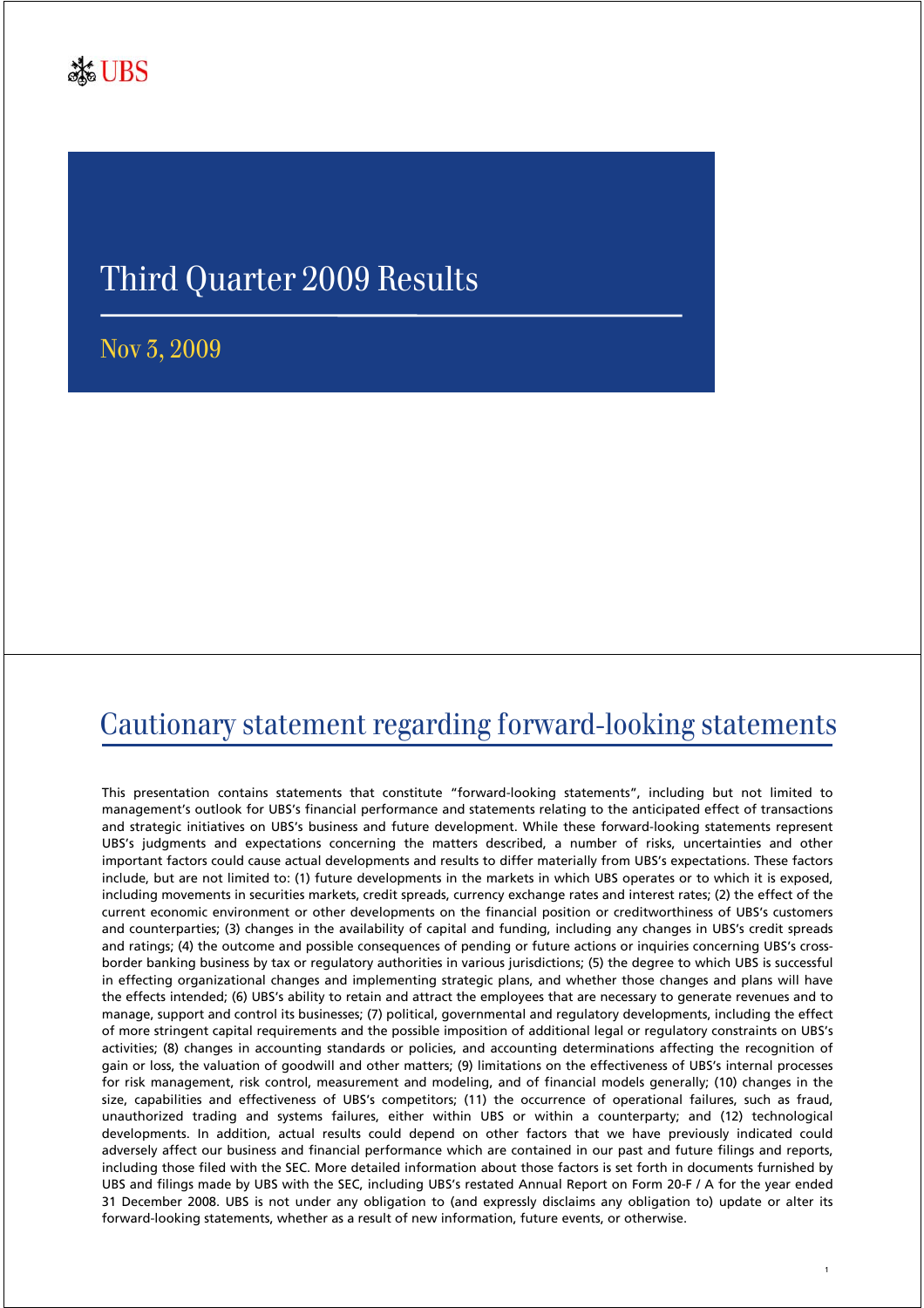#### **Overview**

Successfully stabilized the firm's financial condition and now focusing on earnings growth

Improved underlying profitability for the second quarter in a row

Continued de-risking of balance sheet and further strengthening of capital position

Reached settlement agreement with the US tax authorities in relation to the "John Doe" summons matter

Swiss Confederation sold its stake in UBS

Completion of the sale of UBS Pactual

# 3Q09 highlights

IFRS net loss of CHF 0.6bn Adjusted<sup>1</sup> pre-tax profit of CHF 1.6bn

Improvements in IB's FICC business, WM Americas and Global AM WM&SB results disappointing

Invested assets stable at CHF 2.3 trillion despite negative effects from continuing net new money outflows and divestments

Strengthened Tier 1 capital ratio to 15.0% Reduced balance sheet by 8% and risk-weighted assets by 15%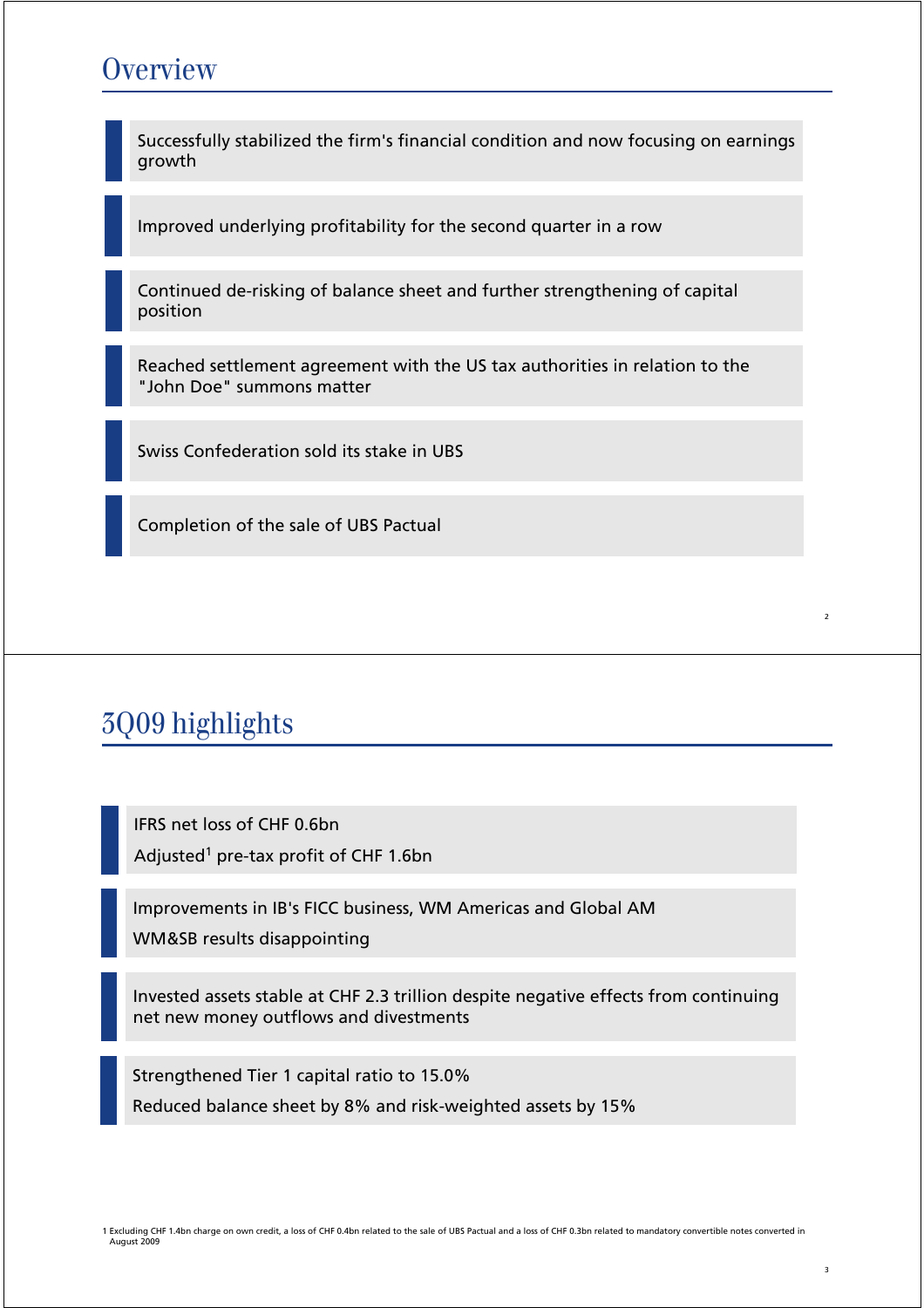# 3Q09 performance by division

| (CHF <sub>m</sub> )                         | <b>WM&amp;SB</b> | <b>WMA</b> | <b>Global AM</b> | <b>IB</b> | <b>CC</b> | <b>UBS</b> |
|---------------------------------------------|------------------|------------|------------------|-----------|-----------|------------|
| Income                                      | 2'799            | 1'377      | 567              | 2'845     | (160)     | 7'429      |
| Credit loss (expense) / recovery            | 16               | 0          |                  | (243)     |           | (226)      |
| Own credit                                  |                  |            |                  | (1'436)   |           | (1'436)    |
| Total operating income                      | 2'814            | 1'378      | 567              | 1'167     | (160)     | 5'766      |
| Personnel expenses                          | 1'438            | 1'001      | 311              | 1'766     | 161       | 4'678      |
| Non-personnel expenses                      | 585              | 267        | 126              | 771       | (66)      | 1'681      |
| Total operating expenses                    | 2'023            | 1'268      | 437              | 2'537     | 95        | 6'359      |
| Pre-tax profit / (loss)                     | 792              | 110        | 130              | (1'370)   | (255)     | (593)      |
| Tax                                         |                  |            |                  |           |           | (49)       |
| <b>Minorities</b>                           |                  |            |                  |           |           | 21         |
| Net profit attributable to UBS shareholders |                  |            |                  |           |           | (564)      |

| <b>Adjustment items</b>                      |     |     |     |       |     |       |
|----------------------------------------------|-----|-----|-----|-------|-----|-------|
| Own credit                                   |     |     |     | 1'436 |     | 1'436 |
| Losses related to the sale of UBS Pactual    |     |     |     |       | 409 | 409   |
| Losses on MCNs valuation prior to conversion |     |     |     |       | 305 | 305   |
| Adjusted pre-tax profit / (loss)             | 792 | 110 | 130 | 66    | 459 | 1'557 |
|                                              |     |     |     |       |     |       |

#### Revenues

**(CHF m)**



1 Includes other income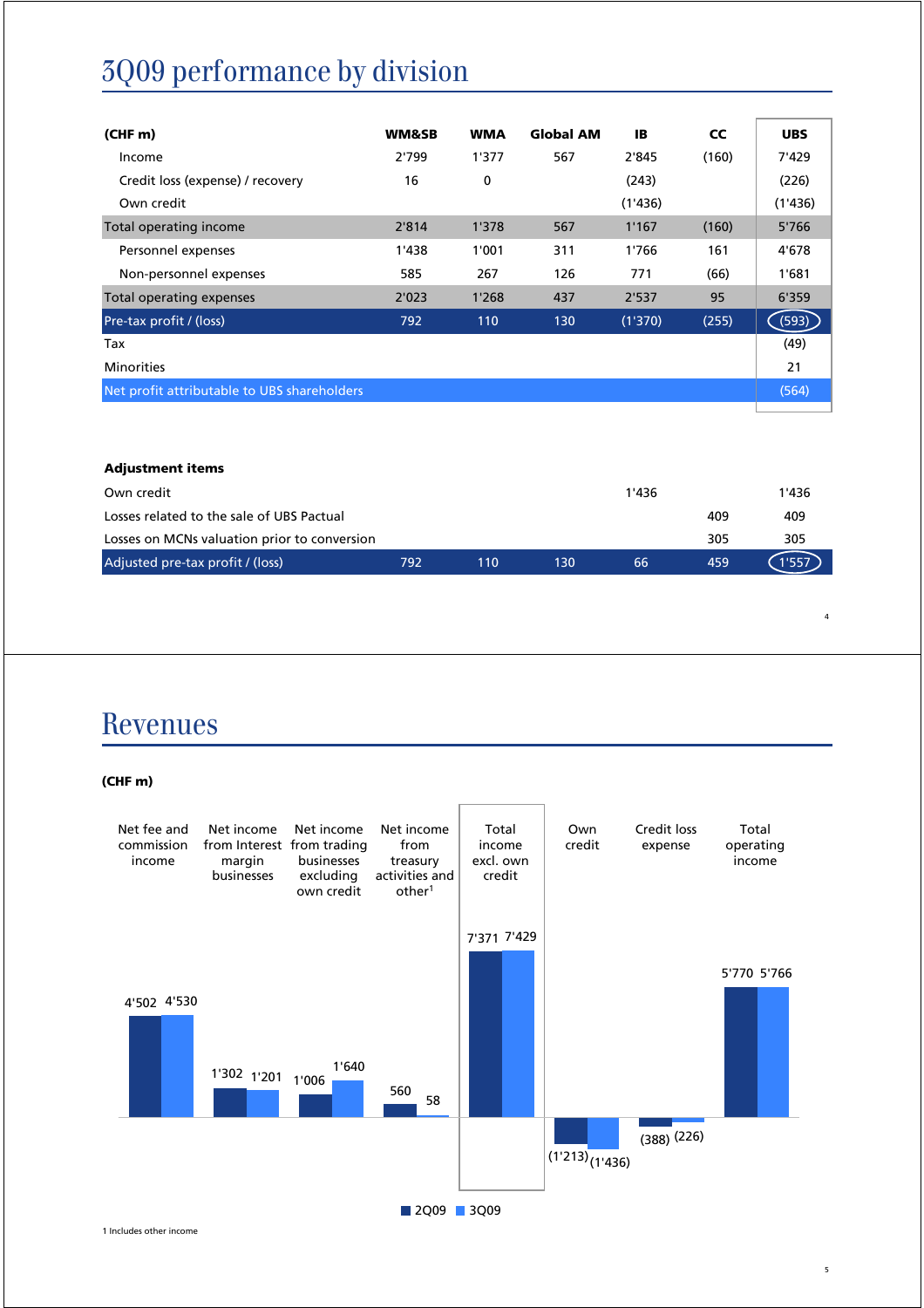#### Expenses



- on:
	- Higher accruals for performance related compensation
	- Change in compensation policy under which a higher proportion of variable compensation is to be paid in cash than in sharebased awards
- $\triangleleft$  Continued significant reduction of non-personnel expenses
- ♦ Our cost base does not yet reflect the full impact of 2009's cost reductions

1 Adjusting items in 2Q09 affecting expenses were goodwill impairment charge of CHF 492m related to UBS Pactual and restructuring charges of CHF 582m

#### Headcount



- ♦ Headcount reduced by 1'824 excluding divestments
	- UBS Pactual (591)
	- Stifel, Nicolaus (368)

 $\triangle$  Consistent with previous target, headcount will be reduced to approx. 65'000 in 2010 taking into account the sale of UBS Pactual, the sale of branches to Stifel, Nicolaus and the sale of the India Service Centre (ISC)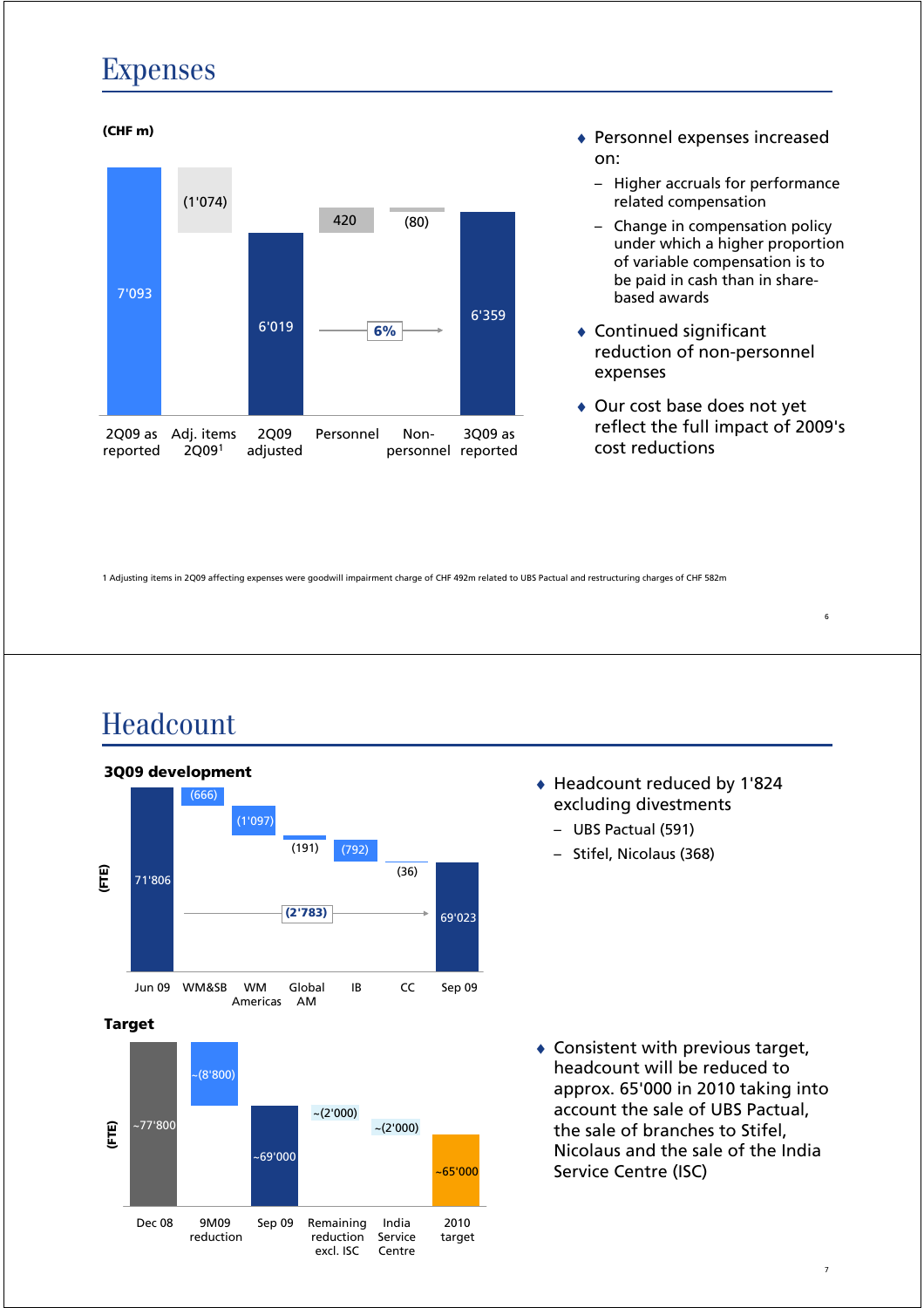## Invested assets



1 Closing of the sale of UBS Pactual resulted in a decrease of CHF 32 bn in invested assets (CHF 7 bn for WM Americas and CHF 25bn for Global AM), while the first closings of the sale of branches to Stifel, Niclaus & Company, Inc. resulted in a decrease of CHF 13bn in invested assets for WM Americas

## Wealth Management & Swiss Bank revenues

- ♦ Overall revenues declined 3% from prior quarter
- ♦ Recurring income:
	- Lower interest income on continuing margin pressure, particularly on liabilities
	- Higher asset-based fees on increased average asset base
- ♦ Non-recurring income:
	- Lower brokerage fees and related trading income on seasonally low level of client activity
	- Higher interest charge related to internal allocation of liquidity buffer
	- Other income impacted by increased valuation adjustment on a property fund
- ♦ Net credit loss recoveries of CHF 16m in 3Q driven by releases of allowances taken against lombard loans in prior periods





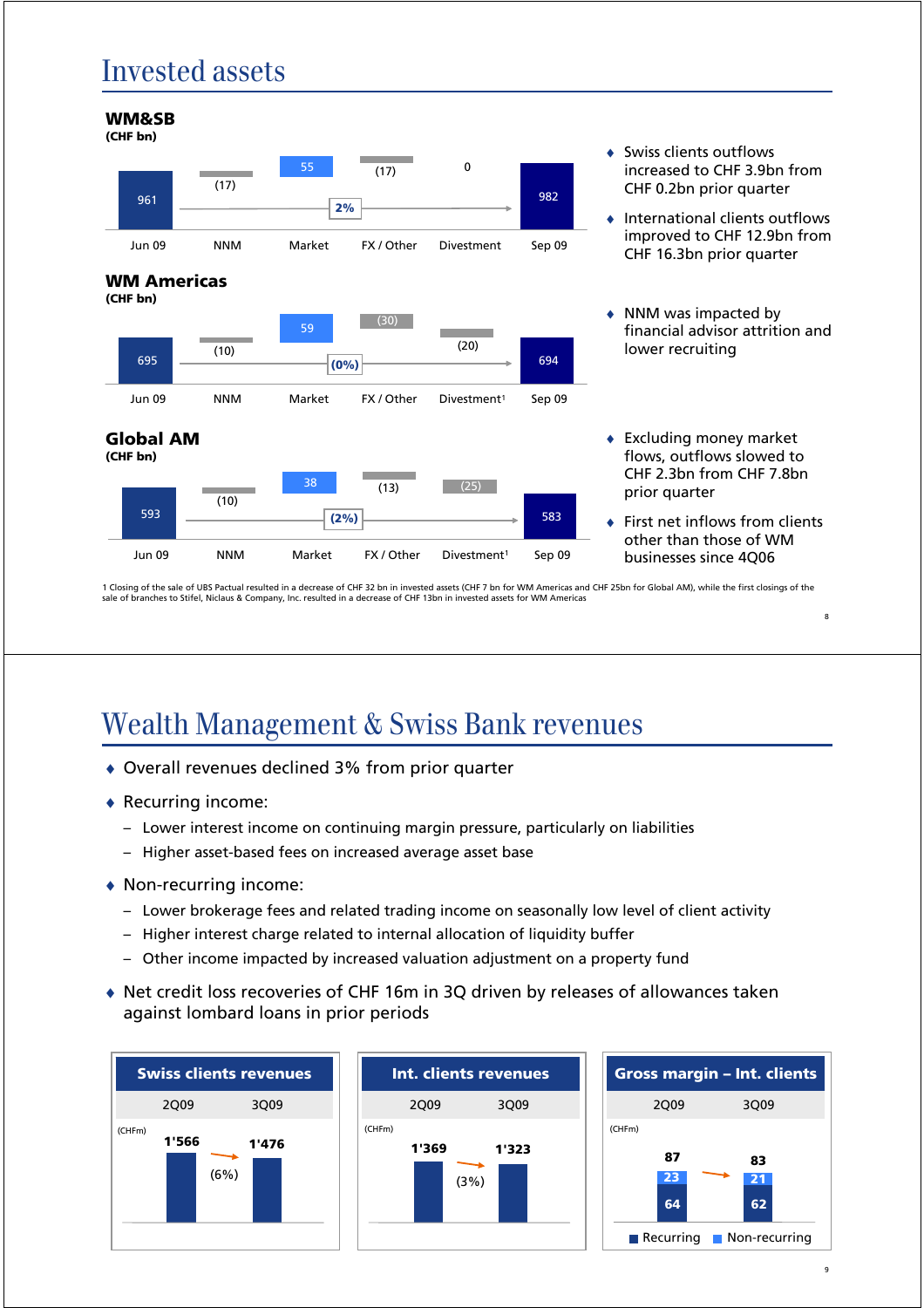#### Wealth Management & Swiss Bank



**Pre-tax profit**

- ♦ In addition to lower revenues, pre-tax profit was impacted significantly by:
	- Higher accruals for performance related compensation mainly due to change in compensation policy under which a higher proportion of variable compensation is to be paid in cash than in share-based awards
	- An impairment of intangible assets in the Bahamas
- $\triangleleft$  Underlying<sup>1</sup> expenses roughly flat compared to prior quarter
- $\triangleleft$  Client advisors in international business reduced by 207 to 3'386

|                          | 3Q08   | 2Q09   | 3Q09   | vs. 2Q09 |
|--------------------------|--------|--------|--------|----------|
| Revenues (CHF m)         | 3'692  | 2'914  | 2'814  | (3%)     |
| Expenses (CHF m)         | 2'032  | 1'983  | 2'023  | 2%       |
| Invested assets (CHF bn) | 1'168  | 961    | 982    | 2%       |
| NNM (CHF bn)             | (36.8) | (16.5) | (16.7) |          |
| Personnel (FTE)          | 31'703 | 29'367 | 28'701 | (2%)     |

1 Excluding effect of compensation policy change, an impairment of intangible assets and restructuring charges

10

# Wealth Management Americas



- $\bullet$  Return to profitability with pre-tax profit of CHF 110m
- $\triangleleft$  Reduction of expenses resulting from cost control efforts
- ♦ NNM was impacted by financial advisor attrition and reduced recruiting
- ♦ Financial advisors down by 379 after taking into account divestments

Excluding restructuring charges in 2Q09

|                          | 3Q08   | 2Q09   | 3Q09   | vs. 2Q09 |
|--------------------------|--------|--------|--------|----------|
| Revenues (CHF m)         | 1'573  | 1'368  | 1'378  | 1%       |
| Expenses (CHF m)         | 1'385  | 1'589  | 1'268  | (20%)    |
| Invested assets (CHF bn) | 764    | 695    | 694    | $(0\%)$  |
| NNM (CHF bn)             | (12.5) | (5.8)  | (9.9)  |          |
| Personnel (FTE)          | 20'105 | 18'774 | 17'677 | (6%)     |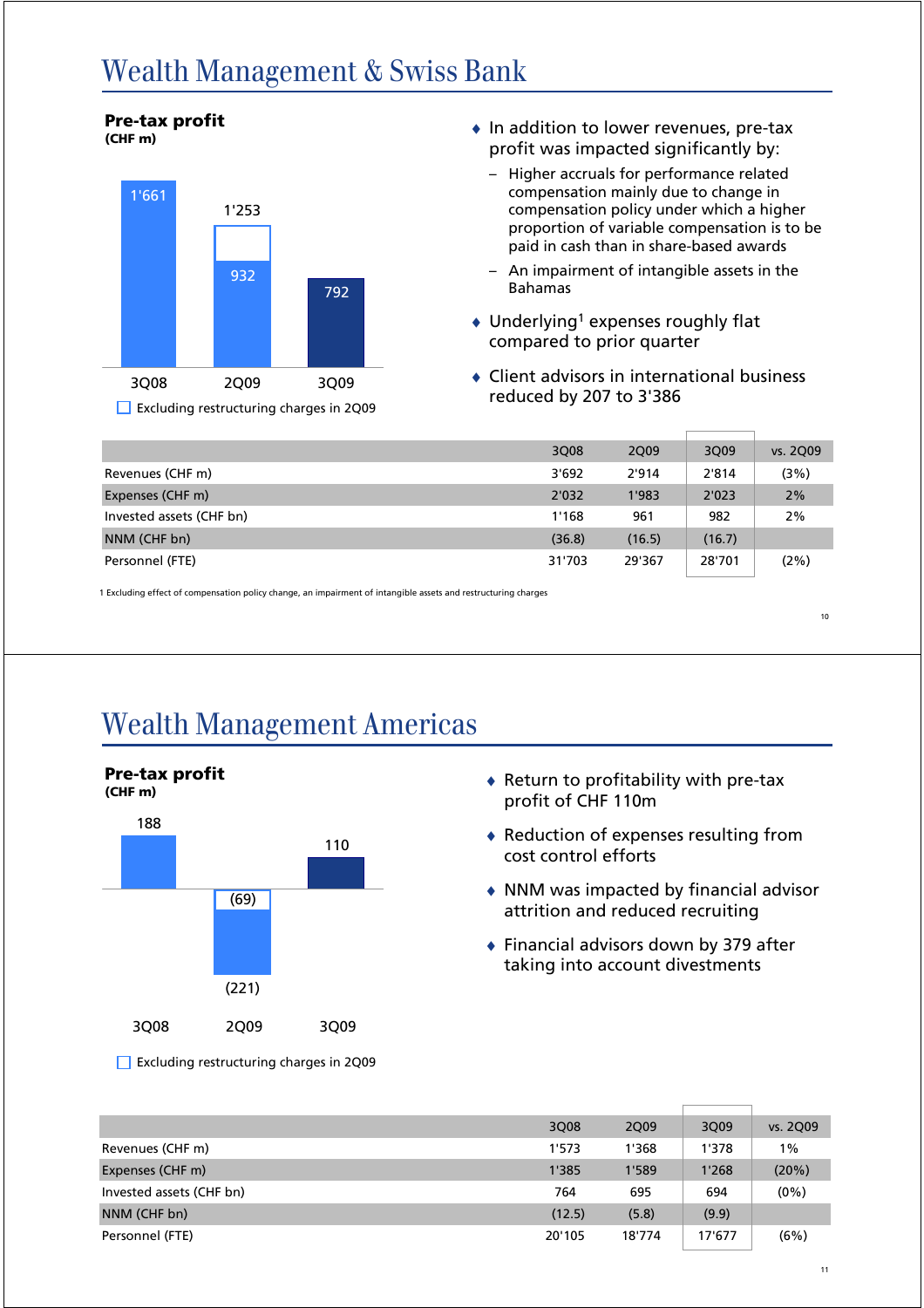# Global Asset Management



 $\Box$  Excluding restructuring charges in 2Q09 and the gain on sale of Adams Street Partners in 3Q08

- ♦ Revenues increased by 7% on higher performance fees in A&Q and higher management fees on increased average invested assets
- ♦ Cost / income ratio improved to 77.1%
- ♦ NNM outflows decreased to CHF 10bn, showing first net inflows from clients other than those of WM businesses since 4Q06
- $\bullet$  Further improvement in investment performance in many traditional strategies

♦ Improvement driven by revenue increases in FICC and to a lesser extent reductions in credit loss expense, partly offset by reductions in Equities and IBD and an

♦ Revenues were adversely affected by staff departures in prior quarters and some

♦ Positive FICC revenues show progress in risk reduction and the effect of key hires

increase in own credit charge

seasonal effects

|                          | 3Q08   | 2Q09   | 3Q09   | vs. 2Q09     |
|--------------------------|--------|--------|--------|--------------|
| Revenues (CHF m)         | 827    | 530    | 567    | 7%           |
| Expenses (CHF m)         | 413    | 448    | 437    | $(2\%)$      |
| Cost / income ratio (%)  | 49.9   | 84.5   | 77.1   | $(7.4$ ppts) |
| Invested assets (CHF bn) | 708    | 593    | 583    | (2%)         |
| NNM (CHF bn)             | (34.4) | (17.1) | (10.0) |              |
| Personnel (FTE)          | 3'970  | 3'718  | 3'527  | (5%)         |
|                          |        |        |        | 12           |

#### Investment Bank revenues



Own credit **Credit Ioss expense** 





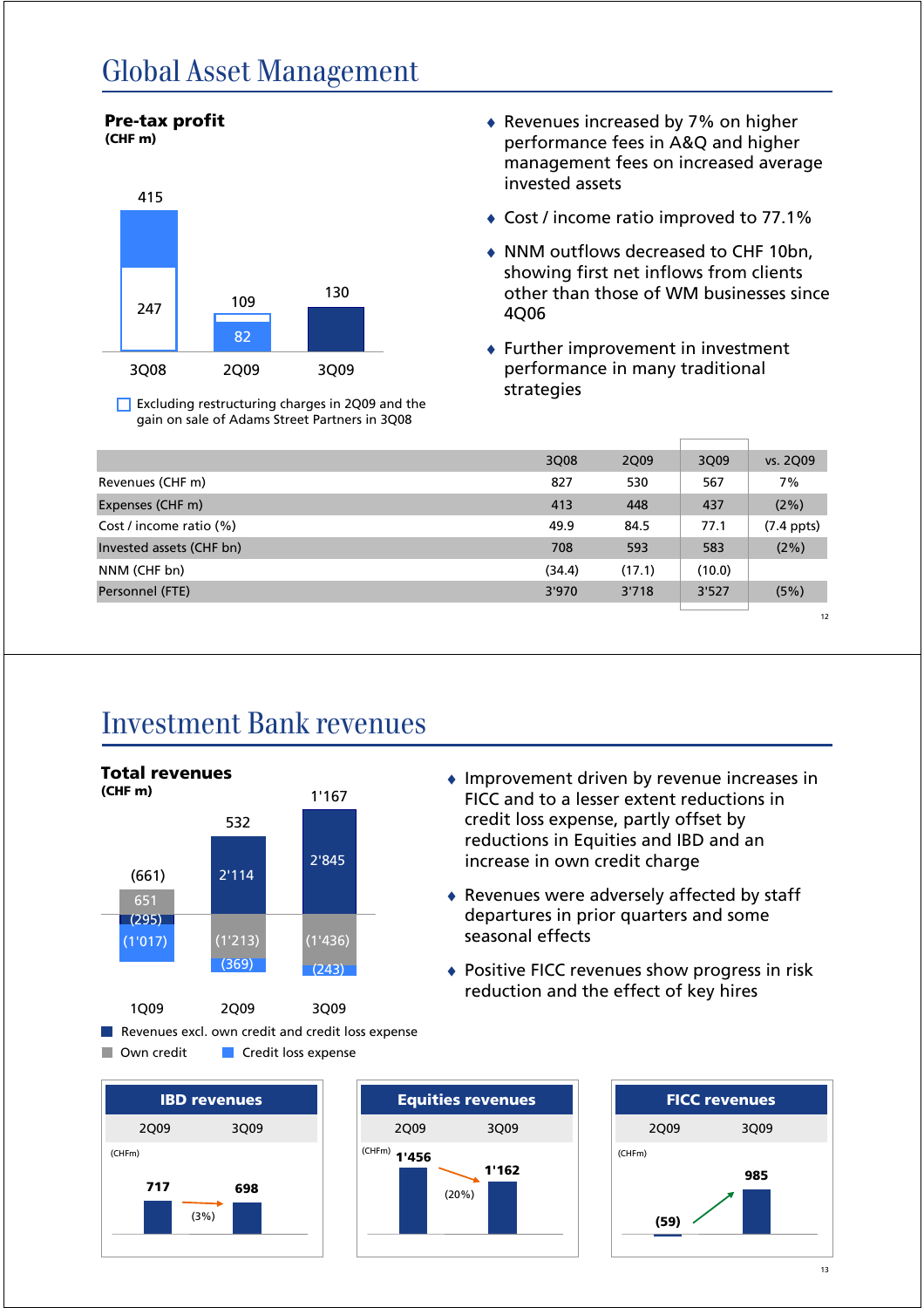#### Investment Bank



|                                      | 3Q08   | 2Q09    | 3Q09    | vs. 2Q09 |
|--------------------------------------|--------|---------|---------|----------|
| Revenues (CHF m)                     | (754)  | 532     | 1'167   | 119%     |
| o/w own credit                       | 2'069  | (1'213) | (1'436) |          |
| o/w credit loss (expense) / recovery | (317)  | (369)   | (243)   |          |
| Expenses (CHF m)                     | 1'998  | 2'378   | 2'537   | 7%       |
| Risk weighted assets (CHF bn)        | 221    | 161     | 126     | (22%)    |
| Personnel (FTE)                      | 20'841 | 16'922  | 16'130  | (5%)     |
|                                      |        |         |         |          |

14

# Strengthened capital position

- ♦ Tier 1 ratio increased to 15.0% at 30 September from 13.2% at 30 June
- ♦ Risk-weighted assets substantially reduced to CHF 211bn
- ♦ FINMA leverage ratio flat at 3.5%





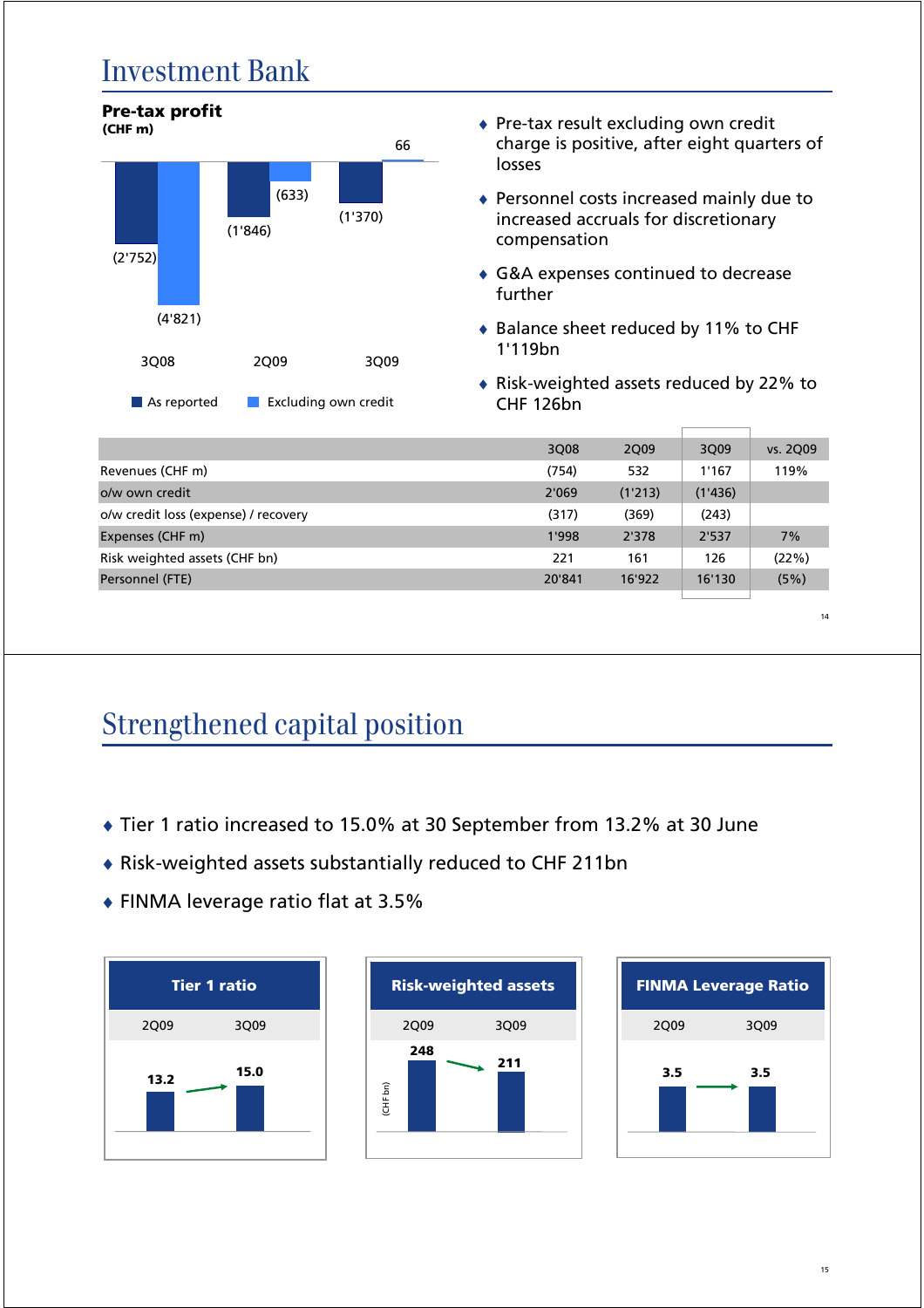# Regulatory capital

|                                      | <b>Tier 1</b><br>capital | <b>BIS</b><br><b>RWA</b> | <b>Tier 1</b><br>ratio | <b>Total</b><br>capital | <b>Total</b><br>ratio |
|--------------------------------------|--------------------------|--------------------------|------------------------|-------------------------|-----------------------|
| <b>CHF</b> billion                   |                          |                          |                        |                         |                       |
| 30.06.09                             | 32.6                     | 248                      | 13.2%                  | 43.9                    | 17.7%                 |
| Net P&L attributable to shareholders | (0.6)                    |                          |                        | (0.6)                   |                       |
| Net P&L not eligible for capital     | 1.7                      |                          |                        | 1.7                     |                       |
| MCN2 impact                          | (1.4)                    |                          |                        | (1.4)                   |                       |
| <b>Student loan ARS</b>              | (0.8)                    | (7)                      |                        | (1.6)                   |                       |
| UBS Pactual sale                     | 0.7                      | (2)                      |                        | 0.7                     |                       |
| Other                                | (0.6)                    |                          |                        | (0.6)                   |                       |
| <b>Risk reduction</b>                |                          | (28)                     |                        |                         |                       |
| Impacts on Tier 2 capital            |                          |                          |                        | (1.2)                   |                       |
| 30.09.09                             | 31.6                     | 211                      | $(15.0\%$              | 40.9                    | 19.4                  |
|                                      |                          |                          |                        |                         |                       |

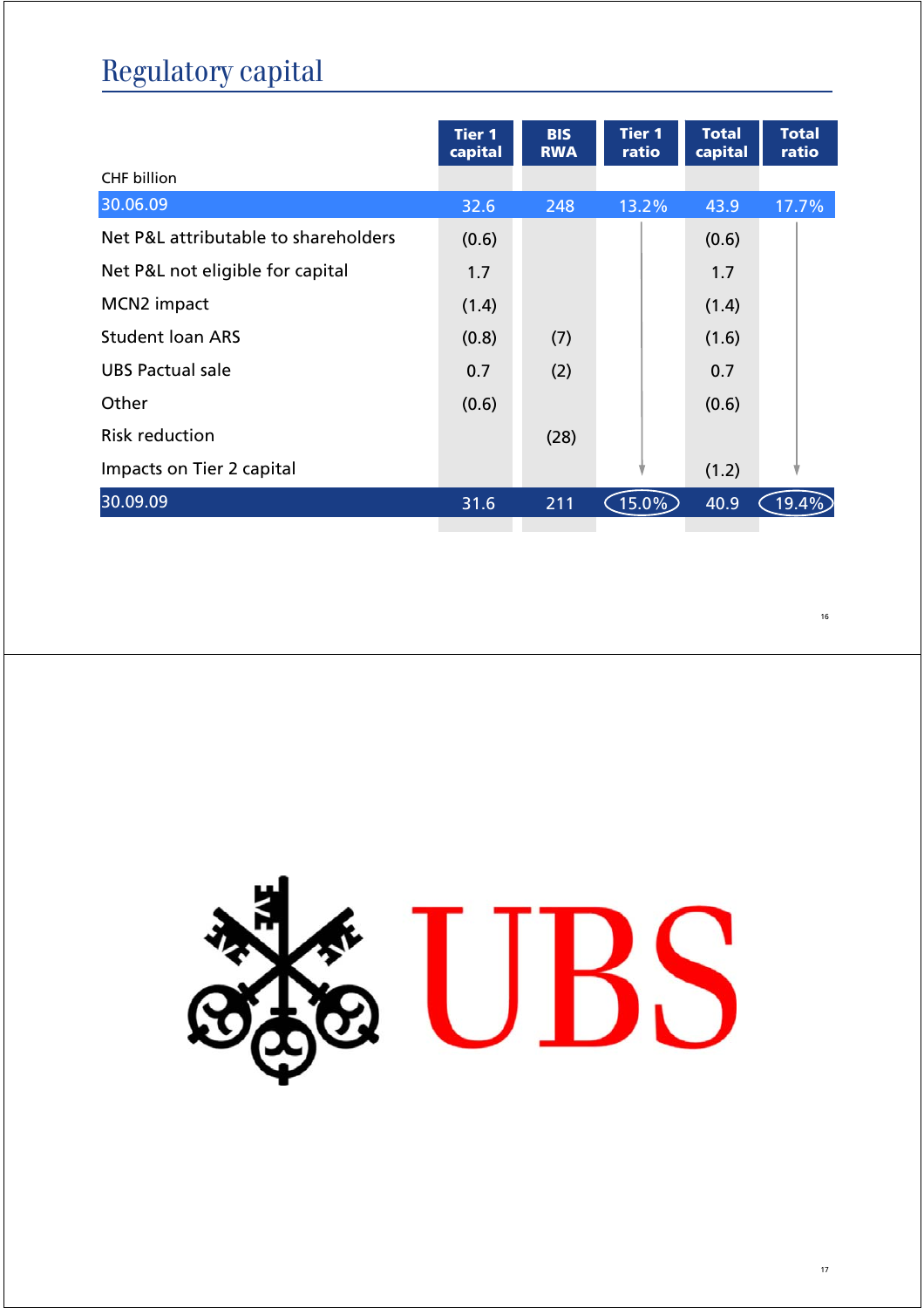# Appendix

# Group results

|                                                                | 3Q08   | <b>2Q09</b> | 3Q09   |
|----------------------------------------------------------------|--------|-------------|--------|
| Operating profit before tax from continuing operations (CHF m) | (493)  | (1'323)     | (593)  |
| Net profit attributable to UBS shareholders (CHF m)            | 283    | (1'402)     | (564)  |
| Diluted earnings per share (CHF)                               | 0.09   | (0.39)      | (0.15) |
| Total assets (CHF bn)                                          | 1'997  | 1'600       | 1'476  |
| Risk-weighted assets (CHF bn)                                  | 332    | 248         | 211    |
| Tier 1 ratio (%)                                               | 11.0   | 13.2        | 15.0   |
| Net new money - WM&SB (CHF bn)                                 | (36.8) | (16.5)      | (16.7) |
| Net new money - WM Americas (CHF bn)                           | (12.5) | (5.8)       | (9.9)  |
| Net new money - Global AM (CHF bn)                             | (34.4) | (17.1)      | (10.0) |
| Invested assets (CHF bn)                                       | 2'640  | 2'250       | 2'258  |
| Personnel (FTE)                                                | 79'565 | 71'806      | 69'023 |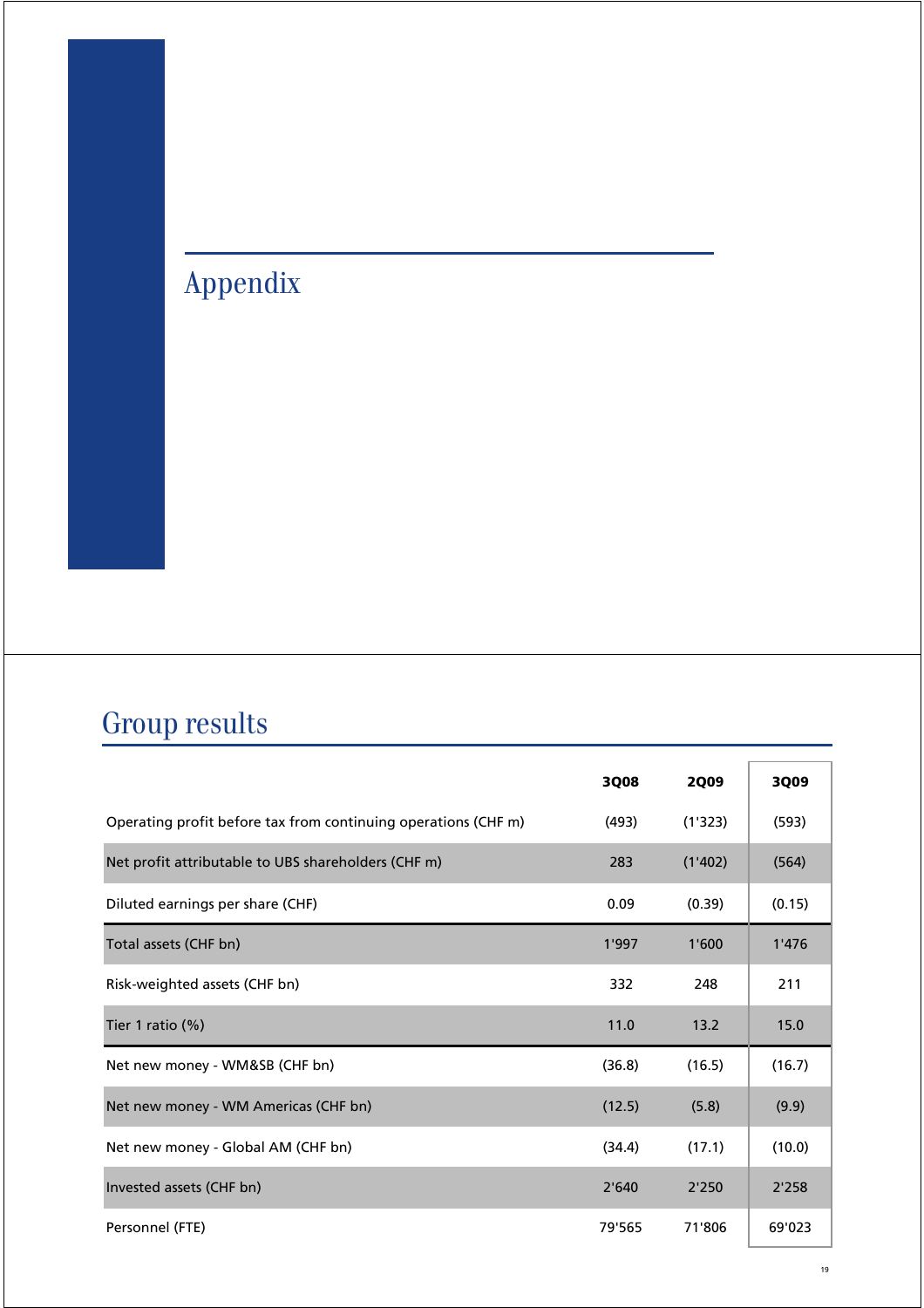# Exposure<sup>1</sup> to monoline insurers, by rating

| USD billion                                                                                                                                                                                       | <b>Notional</b><br>amount <sup>3</sup> | Fair value of<br>underlying<br>CDOs <sup>4</sup> | Fair value of<br>CDSs <sup>5</sup> prior<br>to CVA | Credit<br>valuation<br>adjustment<br>as of 30.9.09 | Fair value of<br>CDSs after<br><b>CVA</b> |
|---------------------------------------------------------------------------------------------------------------------------------------------------------------------------------------------------|----------------------------------------|--------------------------------------------------|----------------------------------------------------|----------------------------------------------------|-------------------------------------------|
| Credit protection on US sub-prime RMBS CDOs <sup>2</sup><br>of which: from monolines rated investment grade (BBB and above)<br>of which: from monolines rated sub-investment grade (BB and below) | 2.4<br>0.0<br>2.4                      | 0.5<br>0.0<br>0.5                                | 1.9<br>0.0<br>1.9                                  | 1.5<br>0.0<br>1.5                                  | 0.4<br>0.0<br>0.4                         |
| Credit protection on other assets <sup>2</sup><br>of which: from monolines rated investment grade (BBB and above)<br>of which: from monolines rated sub-investment grade (BB and below)           | 12.0<br>2.4<br>9.6                     | $8.3^\circ$<br>1.8<br>6.5                        | 3.7<br>0.6<br>3.1                                  | 1.5<br>0.1<br>1.4                                  | 2.2<br>0.5<br>1.7                         |
| <b>Total 30.9.09</b>                                                                                                                                                                              | 14.4                                   | 8.8                                              | 5.6                                                | 3.0                                                | $2.\overline{6}$                          |
| Adjusted total 30.6.09 reflecting July 09 commutations                                                                                                                                            | 14.3                                   | 7.8                                              | 6.6                                                | 3.4                                                | $3.\overline{2}$                          |
| <b>Total 30.6.09</b>                                                                                                                                                                              | 18.4                                   | 8.2                                              | 10.2                                               | 6.2                                                | 3.9                                       |

1 Excludes the benefit of credit protection purchased from unrelated third parties

2 Categorization based on the lowest insurance financial strength rating assigned by external rating agencies<br>3 Represents gross notional amount of credit default swaps (CDSs) purchased as credit protection<br>4 Collateralize

## Reclassified assets

| 30.09.2009, CHF billion                               | <b>Notional</b><br>value | Fair<br>value | Carrying<br>value | Ratio of<br>carrying to<br>notional<br>value |
|-------------------------------------------------------|--------------------------|---------------|-------------------|----------------------------------------------|
| US student loan and municipal auction rate securities | 9.6                      | 8.2           | 8.4               | 87%                                          |
| Monoline protected assets <sup>1</sup>                | $7.\overline{6}$         | 5.9           | 6.5               | 85%                                          |
| <b>Leveraged Finance</b>                              | 2.9                      | 0.9           | 1.0               | 33%                                          |
| CMBS/CRE (excl. interest-only strips)                 | 2.5                      | 2.0           | 2.1               | 86%                                          |
| US reference linked notes                             | 1.2                      | 0.9           | 1.0               | 86%                                          |
| Other assets                                          | 1.4                      | 1.0           | 1.2               | 85%                                          |
| Total (excl. CMBS interest-only strips)               | 25.2                     | 19.1          | 20.2              | 80%                                          |
| <b>CMBS</b> interest-only strips                      |                          | 1.0           | 0.9               |                                              |
| Total reclassified assets                             |                          | 20.1          | 21.1              |                                              |

1 Includes CDOs (notional value of approximately CHF 0.45bn; carrying value and fair value of approximately CHF 0.3bn) which are no longer hedged by<br>CDS with monoline insurers following the commutation of these CDS trades